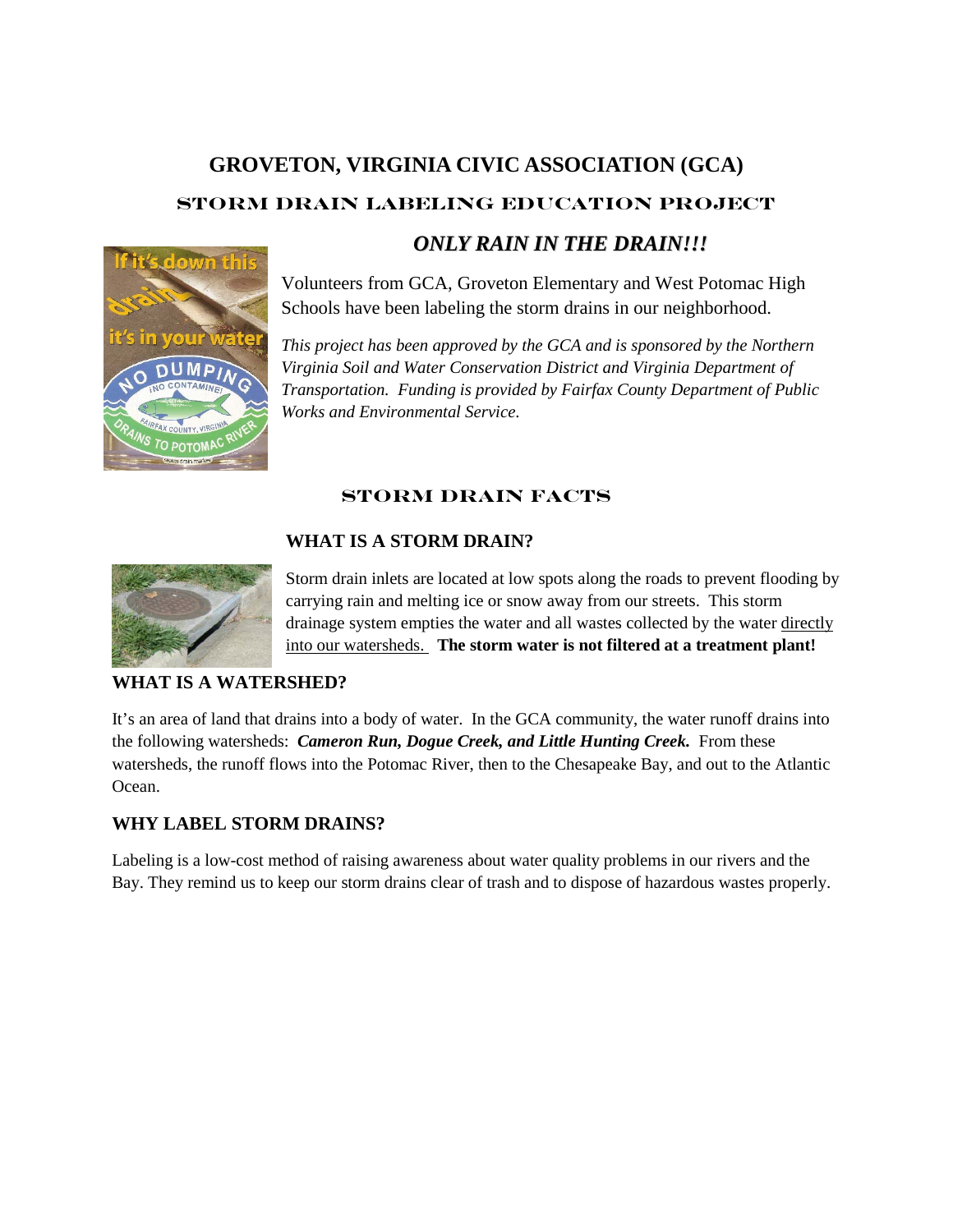## **Non-Point vs Point Source Pollution**

Pollution that enters our water resources through the neighborhood storm drains is called **[non-point](http://www.fairfaxcounty.gov/nvswcd/waterqualitybk.htm#nps)  [source pollution](http://www.fairfaxcounty.gov/nvswcd/waterqualitybk.htm#nps) (NPS)**. It doesn't come from one point, like a sewage treatment plant or from an industrial discharge pipe.

#### **WHERE DOES NPS COME FROM?**

Non-point source pollution comes from all of us. A little pollution may come from many smaller sources, like each of our streets and yards. This makes it harder to control.

*Non-point source pollution is the leading cause of water quality deterioration in the Chesapeake Bay.*



**Point source pollution** is pollution that can be traced to a specific source such as industrial waste. These sources of pollution often are easier to identify and control than non-point source discharges.

# **Sources and Impact of Water Pollution**

#### **DON'T LET POLLUTANTS FROM THESE SOURCES GO DOWN THE STORM DRAIN:**

• **Sediments**: Road dirt and sand in gutters and soil erosion. By volume, this is the largest source of NPS pollution. Sediment blocks sunlight to underwater vegetation by clouding water. It also clogs breathing gills of mollusks and insects and can cover fish spawning beds, leaving them unable to reproduce.

• **Nutrients:** Fertilizer and yard debris (mainly nitrogen and phosphorus). Nutrients over-enrich waterways causing an explosion in plant or algae growth. This depletes oxygen needed for aquatic life and harms the ecosystem.

• **Toxics:** Paint, pesticides, motor oil, anti-freeze, cleaning products, and other hazardous wastes. Toxins accumulate in fish and shellfish and either kill them or make them susceptible to disease. Infected fish/shellfish can have a direct impact on humans who eat them.

• **Pathogens:** Disease-causing organisms found in pet waste and other bacteria. This contaminates shellfish and makes our rivers an unsafe place to swim or use for water sports.

• **Litter:** Cigarette butts, Styrofoam®, plastic, cans, etc. Litter can take hundreds of years to degrade. Marine animals can mistake plastic for food or become entangled in it.